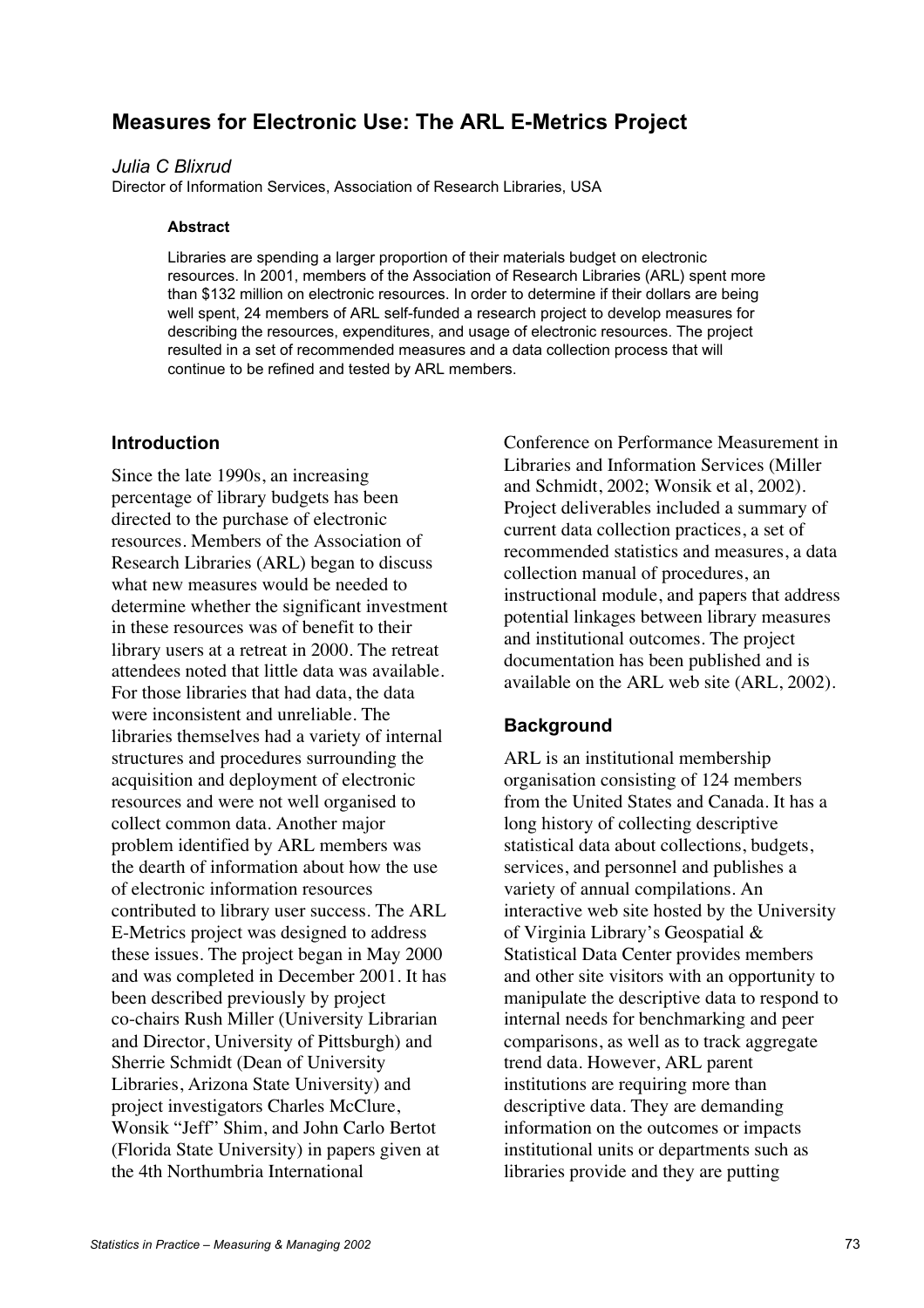pressure on those units to maximise the use of resources either through cost savings or reallocation.

A "New Measures Initiative" was established in 1999 to develop tools and measures that would respond to the need to supply new types of statistics more in tune with the institutional demands for outcome data and accountability. The Initiative would provide opportunities for collaboration among member libraries with like interests, develop specific projects using different models for exploration, be self-funded by interested members, and make the resulting tools and methodologies available to the full ARL membership and the wider library community. In the interim, ARL would continue to collect, but limit or freeze any modifications to the existing descriptive measures in order to devote more attention to developing these new measures.

One of the important areas of investigation of new measures was determined to be in the collection of data to determine if the increasing amount of money being paid for electronic resources was in fact well spent. Individual ARL members intuitively felt that the move to electronic resources was warranted, but wanted to know if the trend to direct a larger and larger portion of their acquisitions budget to those resources was supported by data on the use and value of those resources by their user communities.

ARL had begun collecting data on electronic resources in 1992–93. Many libraries were able to supply some cost data, but after several initial attempts were unable to count consistently the resources purchased or the use made of those resources. The data for costs showed that from 1992–93 to 1999–2000, the percentage of acquisitions dollars that ARL member libraries directed to electronic resources rose from 3.6% to 12.9%. The 105 ARL libraries reporting cost figures spent almost \$100 million on electronic resources out of their materials

expenditures budget and the figures would be far higher if the expenses for infrastructure and personnel could be factored in to the totals. Clearly this was an area in which large amounts of dollars were being spent and for which the need for consistent and reliable data was apparent. Figures just released for 2001 show the trends continuing. The average percentage of the library budget that is spent on electronic materials was 16.25% in 2000–01, nearly five times as much as in 1992–93. Almost \$132 million was reported spent on electronic resources by 106 universities in 2000-01.

## **Motivations for collecting networked data and statistics**

There are several factors that drive the need for the collection of networked data and statistics. In the area of funding, libraries need data to provide information that justifies expenditures and makes the case for continued support for digital collections. The data should show that users want and use the electronic information and services being provided. Also, the data are necessary to provide evidence that additional support for technology and infrastructure is needed. Internally, data are needed to better manage internal processes by measuring and tracking changes in those processes, by serving to justify allocation and prioritisation decisions, and to enable assessment activities. Libraries also want data to use for comparative and benchmarking purposes. The volatile environment of electronic resources and the collaborative methods by which much of the information is purchased encourages libraries to learn about how their peers are managing electronic resources. Also, reliable data can enable a library to compete for campus or institutional resources. And finally, as project participants discovered, the need for data is particularly acute when working with the vendors who supply the electronic resources and services. Libraries need accurate reporting of use, the ability to compare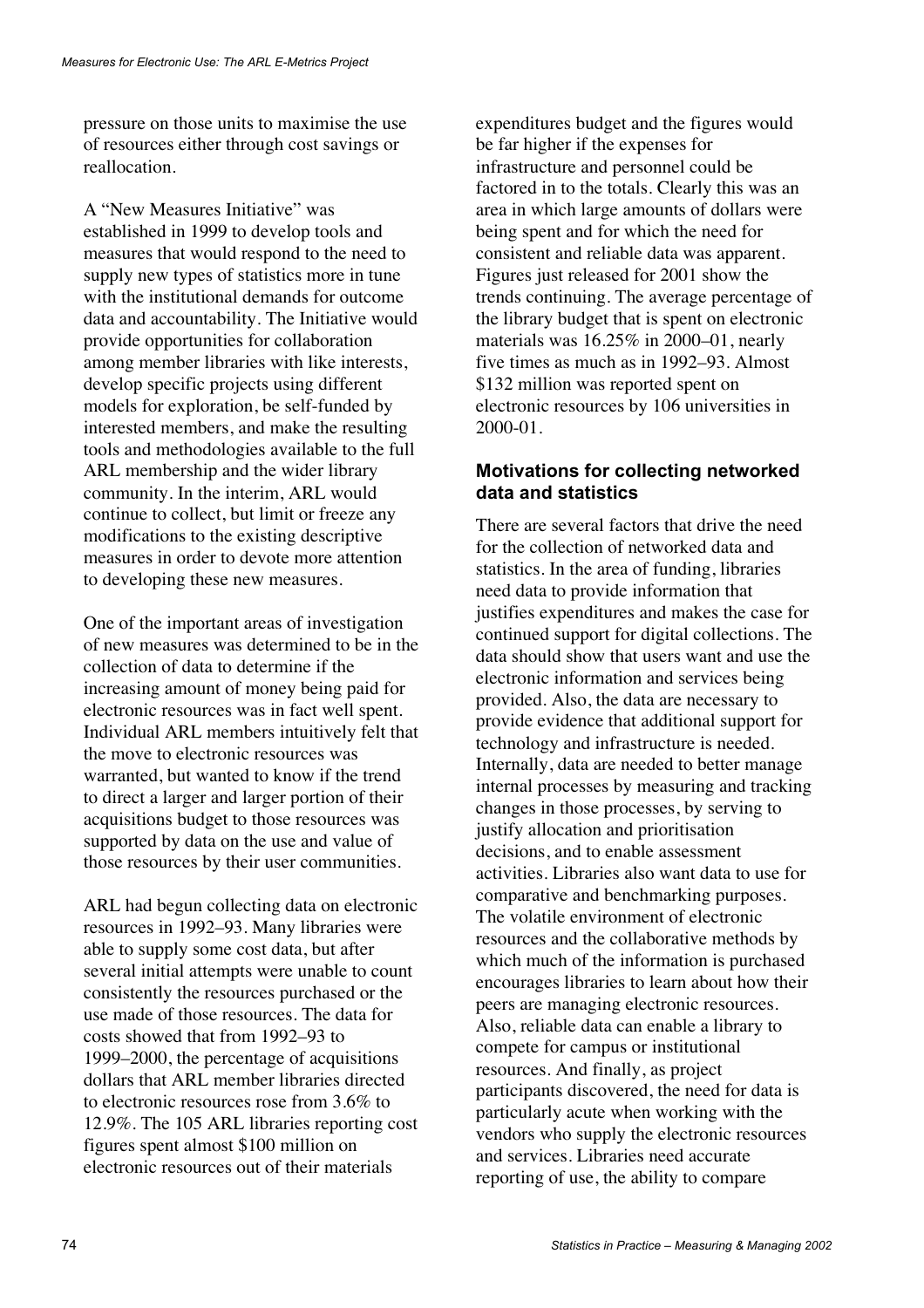overlapping coverage, and the ability to pressure vendors to price according to actual need and use.

## **Establishment of the E-Metrics Project**

Thirty-six ARL libraries sent representatives to a retreat in Scottsdale, Arizona, in February 2000 to focus on the challenges involved in developing measures for electronic resources. The two-day event defined a project scope, laid out the commitments of time and resources potential participants would have to make, and subsequently led to the preparation of a project prospectus. All ARL libraries were extended an invitation to participate and a total of 24 libraries agreed to sign on and contribute staff and financial resources to what came to be called the E-Metrics Project. A formal contract was signed with the Information Use Management and Policy Institute at Florida State University and Charles McClure, Francis Eppes Professor and Director of the Institute, Wonsik "Jeff" Shim, and John Carlo Bertot served as contractors for the project. Rush Miller and Sherrie Schmidt served as co-chairs and ARL was represented by Duane Webster, Executive Director, and Martha Kyrillidou, Senior Program Officer for Statistics and Measurement.

The project was designed in three phases:

- Initial phase (May October 2000): Inventory of current practices at ARL libraries as to statistics, measures, processes, and activities that pertain to networked resources and services
- Second phase (November 2000 June 2001): Identification and field-testing of statistics and measures, recommendations of measures, and documentation for data collection
- Final phase (July 2001 December 2001): Identification of linkages to

educational outcomes and impacts, to research, and to technical infrastructure

Project participants included:

- University of Alberta
- Arizona State University
- Auburn University
- University of Chicago
- University of Connecticut
- Cornell University
- University of Illinois-Chicago
- University of Manitoba
- University of Maryland-College Park
- University of Massachusetts
- University of Nebraska-Lincoln
- University of Notre Dame
- University of Pennsylvania
- Pennsylvania State University
- University of Pittsburgh
- Purdue University
- University of Southern California
- Texas A&M University
- Virginia Polytechnic Institute & State University (Virginia Tech)
- University of Western Ontario
- University of Wisconsin-Madison
- Yale University
- Library of Congress
- The New York Public Library, the Research Libraries

One of the first steps in the project was to come to agreement about definitions. The working definition used for networked resources and services was *"those electronic information resources and/or services that users access electronically via a computer network: a) from on-site in the library, b) remote to the library – but from a campus facility, or, c) remote from the library and campus."* The resources included locally licensed databases, regional or statewide consortia licensed databases, aggregated databases, publishers databases, and publicly available (web) resources. Networked information services included access to text and numerical databases, electronic journals, electronic books, e-lists, e-mail; instruction, training, and workshops; reference and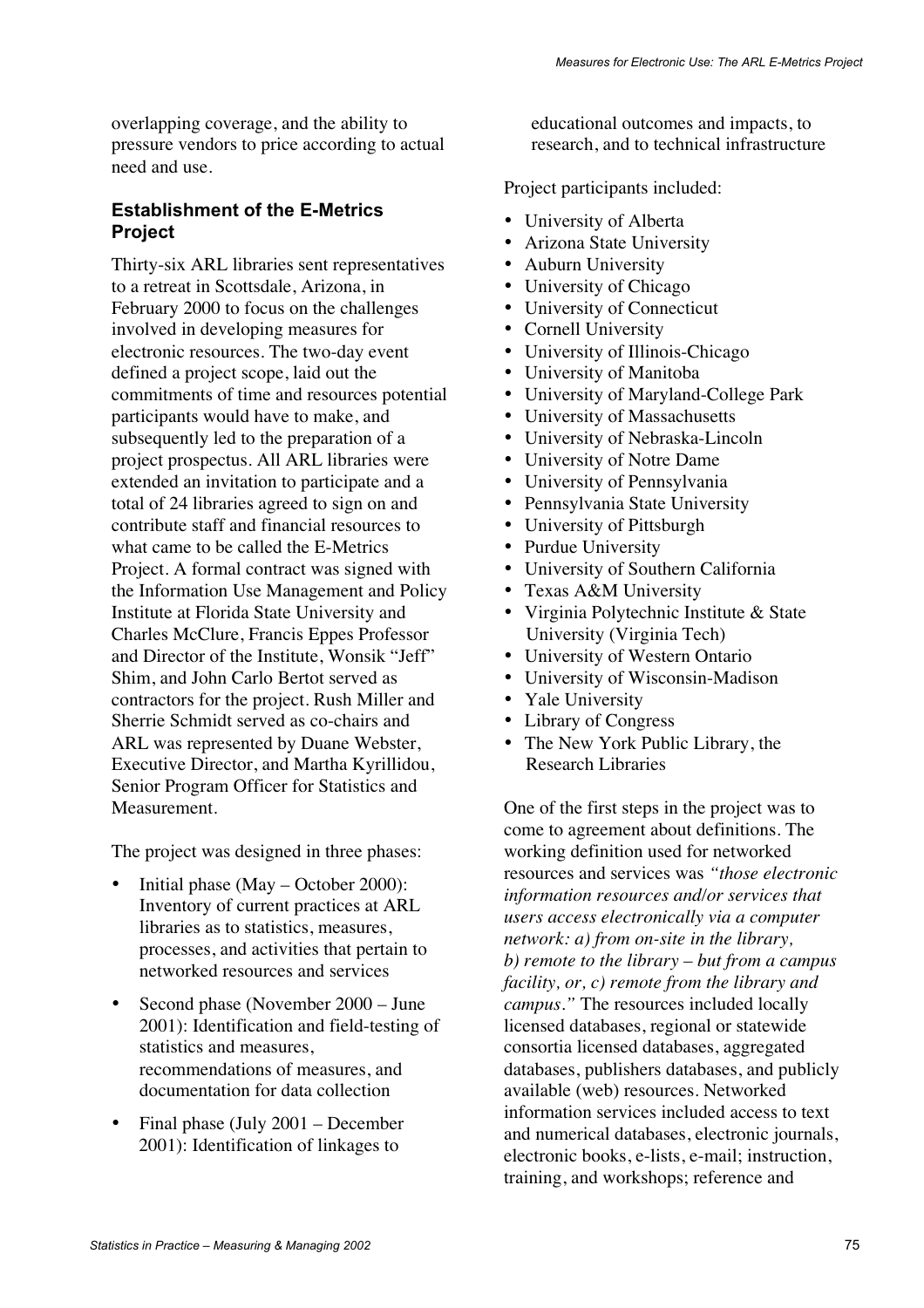information services; virtual reference; interlibrary loan and document delivery; information technology infrastructure; and institutional and personal portals.

## **Phase I: What do we know?**

Phase I of the project was designed to gather information about current practices within the project participants. The first report from the project investigators was submitted to ARL in November 2000 and documented the state-of-the-art within ARL libraries regarding how they were measuring electronic information resources and services. The data were gathered through survey questionnaires and site visits by project investigators conducted to several libraries that were considered more advanced after analysis of the surveys. As might be expected, there was a wide range of data collection activities among the project participants. Most of the data being collected were in the areas of costs (because these had been part of ARL's supplementary statistics data collection efforts for several years) and patron-accessible resources. There was much less data collected related to use and users since those data were usually available only from vendors and not necessarily available in-house. Most of the use made of collected data was for making management decisions regarding acquisitions or licensing of new electronic collections.

Early on in the information-gathering portion of the first phase, it became clear that much of the data regarding usage information would need to be gathered from vendors. Project participants set up a Vendor Statistics Working Group to try to address vendor-supplied statistics. The perceived lack of consistency among data variables and definitions was one of the major issues. The Working Group was particularly interested in gaining vendor cooperation in developing and field-testing data elements. Participants supplied usage statistics reports from 12 vendors to be reviewed by project

investigators. The reports were from those vendors with which many libraries had subscriptions or for which they spent significant funds.

The vendors included Academic Press/IDEAL, Bell & Howell/ProQuest, EBSCO, Elsevier/Science Direct®, GaleNet, HighWire Press®, ISI/Web of Science, JSTOR, LexisNexis®, OCLC/FirstSearch, Ovid, and Silver Platter.

The project investigators reviewed the reports in terms of the types of statistics, the report formats, the frequency of the reports, and other information. The investigators also tried to match the reported statistics to the guidelines promulgated by ICOLC (International Coalition of Library Consortia) to see how close the vendors came to meeting the guidelines (ICOLC, 2001). Another step in the process was to review the definitions, descriptions, or explanations of the usage statistics provided by the vendors to the actual reported statistics. This provided the investigators with an opportunity to conduct a systematic, standardised review of vendor usage statistics. The comparisons proved to be a challenge and revealed a wide range of practices among the vendors. Details of the differences are included in the Phase I report, (Wonsik et al, 2001) but some of the major findings included such things as the variety of delivery options by some vendors leading to different types of reports and how the vendors interpreted the ICOLC guidelines.

Eleven of the vendors whose reports had been analysed and a new vendor, netLibrary, agreed to take part in the Phase II field-test aspect of the E-Metrics project. Nine of the vendors met with project team members in April 2000 to discuss issues that had arisen as part of the analysis of the vendor reports and from information gleaned from project participants. The meeting was a valuable opportunity for both the E-Metrics project to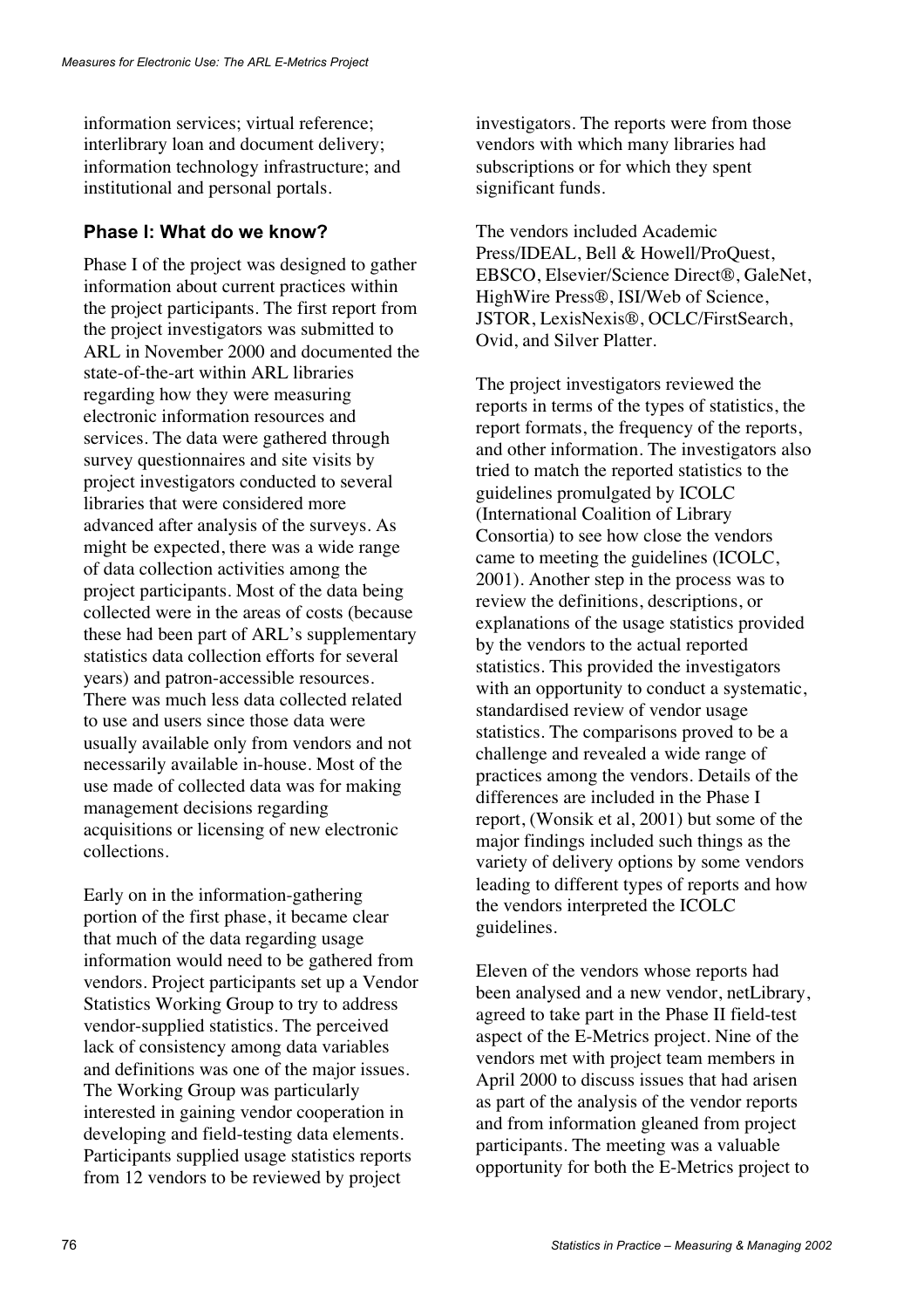share its progress and for vendors to share general information among themselves about what statistics they provided customers, how they interpreted data definitions, and how their systems were set up to generate reports.

During the life of the project, ARL was not the only organisation interested in collecting data about electronic information, nor was it the only project in contact with vendors. Several other projects had begun or were beginning to develop recommendations regarding the collection of consistent and comparable data for electronic resources. While these projects were certainly related to the ARL E-Metrics project, they did not exactly match its goals or timeline. The ARL project leaders established communications with the other organisations to share information and progress. Those projects were:

- International Coalition of Library Consortia (ICOLC) Guidelines for Statistical Measures of Usage of Web-based Indexed, Abstracted, and Full-Text Resources
- European Commission EQUINOX Project (EQUINOX, 2002)
- International Standards Organization revision of ISO 2789 (Sumsion, 2002)
- US National Information Standards Organization (NISO) update of the library statistics standard (NISO, 2002a and NISO, 2002b)
- US National Commission on Libraries and Information Science (NCLIS) project to standardise online database usages statistics and reporting mechanisms (public libraries) (Davis, 2000)
- US Institute of Museum and Library Services (IMLS) project to develop national network online statistics and performance measures for public libraries (IMLS, 2002; Information Use Management and Policy Institute, 2002)
- Council on Library and Information Resources (CLIR) report on network statistics (Luther, 2002)
- Digital Library Federation projects to measure digital library use (Digital Library Federation, 2002)
- Publishing and Library Solutions Committee (PALS) Working Group on Online Vendor Usage Statistics (UK) (JISC, 2002)
- CENDI Web Metrics (Hodge, 2000)

The extent of interest in measures for electronic resources was evident by the number of organisations working in this arena.

# **Phase II: What can we collect?**

The second phase of the project included an iterative process to define a set of proposed measures and then to test the data elements. A needs assessment conducted in the first phase of the project resulted in a list of preliminary statistics sent to project participants by the investigators for comment and review in November 2000. This list also appeared in an ARL bimonthly report, along with a report on the progress of the progress (Wonsik et al, 2000). Comments from project participants led to some modifications and the revised list was sent back to the participants in December 2000 as a survey. The major changes in the revision were that clearer categorisations were made and the cost categories being collected as part of the ARL supplementary statistics were added, in order to avoid duplicated efforts. Project participants were then asked to rate the usefulness of the proposed statistics and measures on a fivepoint scale. This activity was intended to give the project investigators a rapid, quantitative assessment of any potential problems with the proposed measures. The ratings indicated that participants were more comfortable with the cost categories (possibly because those data already were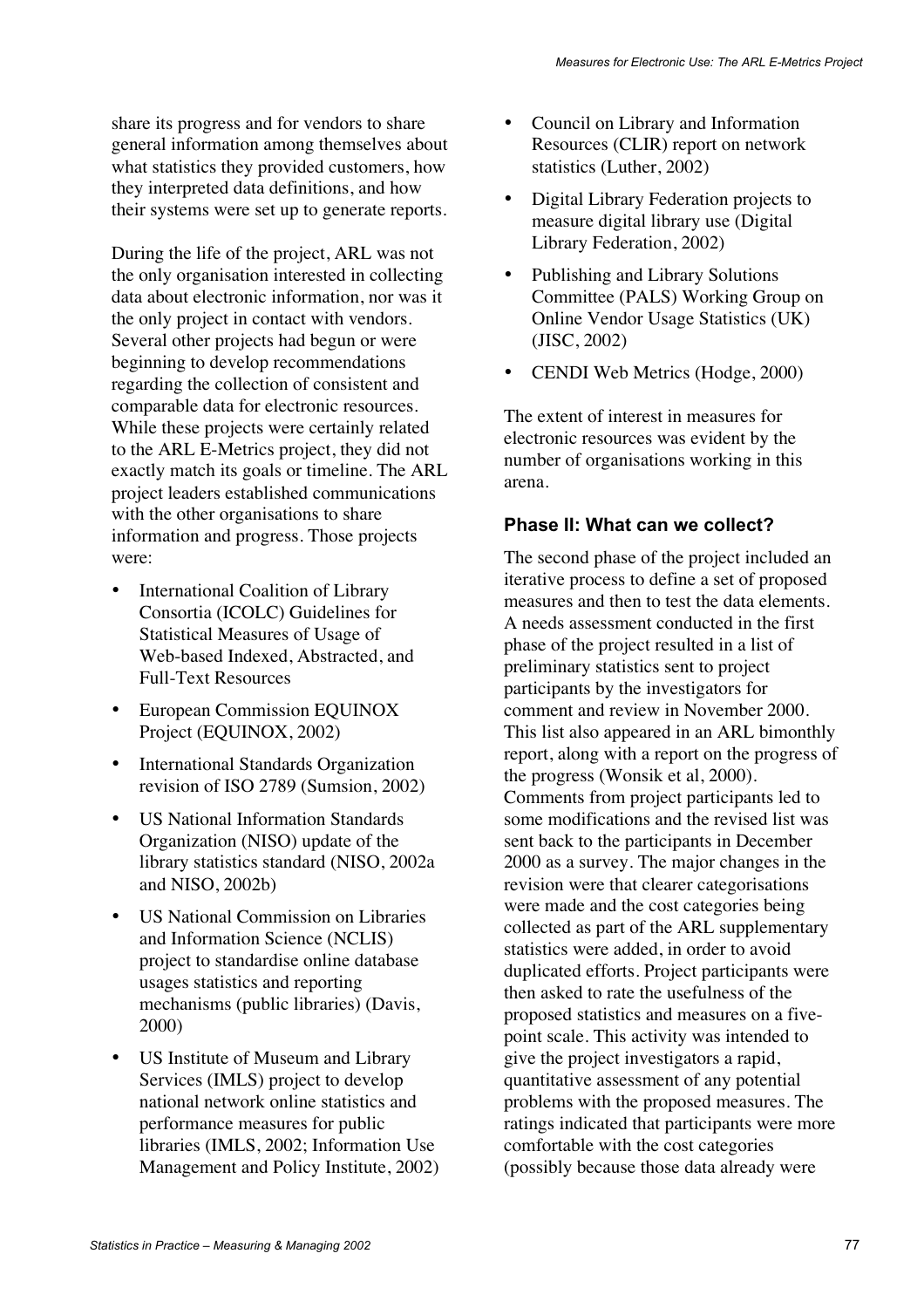being collected) and less comfortable with the proposed performance measures. Individual scores for each measure identified possible least useful items, but it was not always clear whether they were less useful because of the difficulty in collecting them, or whether participants thought they would not provide information about electronic resources that would be useful to them.

The initial list of measures was 15, which grew to 21 in the revised list. Performance measures that could be derived from combinations of individual statistics were also recommended. Four were suggested in the initial list and seven were on the test list. Field-testing of the measures was desirable for several reasons: a) to know whether or not the data could be collected, b) to determine if the recommended procedures would work, c) to determine the time and effort it would take to collect the proposed data, and d) whether particular data or measures were worth the time and effort to collect them.

E-metrics participants were given three options to participate in the field-testing:

- 1. **All or nothing** A small set of libraries field-tests all of the proposed statistics *Advantage*s: easy to administer and gather results *Problems:* burden on libraries
- 2. **Area coverage** A small set of libraries collect the same category of statistics (e.g. cost measures only) *Advantages:* lesser burden on libraries *Problems:* small set of results; hard to adopt by libraries not in the field-test
- 3. **Pick and choose** All libraries choose from the full set of statistics what they would like to field-test *Advantages:* large set of results, easy for libraries to adopt *Problems:* difficult to administer and analyse results

At the January 2001 meeting of the participants, the three options were discussed. Participants noted the importance of broad testing in order to obtain meaningful results. It was agreed that if a library decided to take part in the field test, the library would test all of the statistics and measures so that the results could be more reliable and consistent. The one exception was in the area of digital collection statistics since not all libraries were significantly involved in building digital collections.

After that meeting, a final set of field-testing statistics and measures, along with definitions, were sent to all project participants asking who would like to take part in the field-test. A total of 16 libraries agreed to take part. Twelve would test all proposed measures and the other four would test all but the digitisation statistics. The project investigators prepared a field-testing instruction manual with detailed definitions, examples, and data collection procedures. Participants also received a self-evaluation form for each statistic and measure to understand more about how local testing was being conducted and what issues would arise if this measure was to be collected on a regular basis by all libraries. The types of questions asked included:

- 1. What was the easiest aspect of collecting data for this statistic/measure?
- 2. What was the most difficult aspect of collecting data for this statistic/measure?
- 3. Do you have any suggestions or recommendations that would improve the data collection process?
- 4. Approximately how many staff hours were needed to produce this statistic/measure?
- 5. To what degree is this statistic/measure worth collecting given the amount of time and effort required to collect it?

In addition to answering questions from field-test library liaisons, the project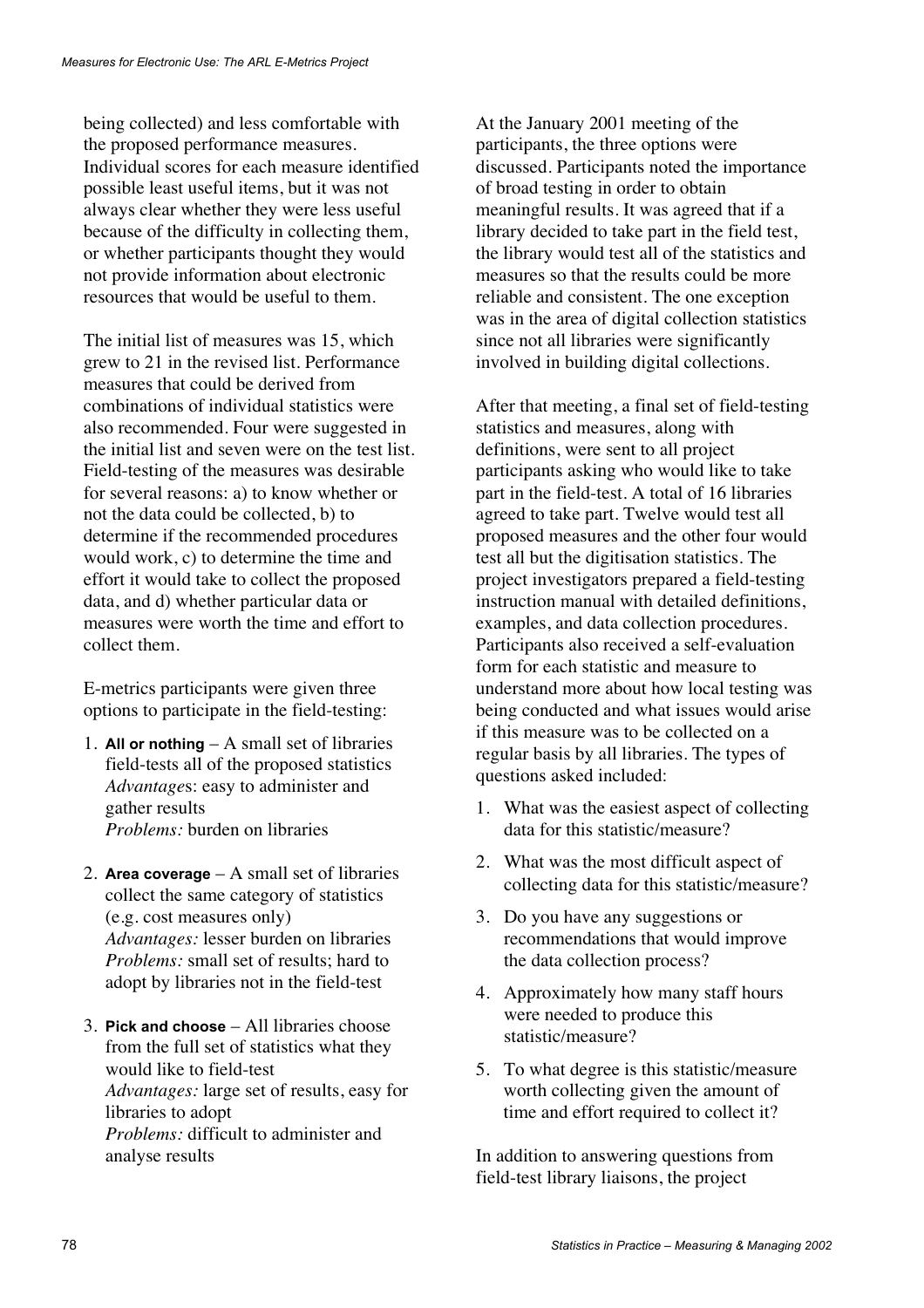investigators also made site visits to three libraries to meet with staff who were engaged in the field-test activities. One-on-one interviews and reviews of internal processes helped provide additional information on what was needed for libraries to collect the proposed measures.

Fourteen of the 16 libraries were able to compile and report data, but the ability and time to collect specific statistics varied widely. Patterns of abilities were hard to determine and many libraries indicated that, if the recommended statistics and measures were to become the established ones, procedures would need to be put into place in order to collect those statistics regularly. It was clear from the field-testing, however, that the level of effort required to collect the data depended on the library's current capability (i.e. its staff and resources) and interest in data collection. An investment in the development of an internal information system would result in the establishment of local practices that would decrease significantly the effort in collecting data.

There were several challenges affecting a library's ability to collected networked statistics identified as a result of the field-testing. First, many acquisitions, fund accounting, and cataloguing systems are not set up or designed to support this kind of data collection activity. New systems have to be put in place to gather the necessary data, and often the data are located in several different places. Second, the definitions and procedures prescribed for the project (i.e. with the intent to collect common data) are not compatible with local practices. Libraries have built ad hoc systems in order to address the management of electronic resources. Third, since the environment in which electronic databases and systems are produced is so changeable, it is difficult to devise specific, stable definitions and procedures. Project investigators indicated that the measures for electronic information may never be set in stone, but rather be

"good enough" for collection because the systems delivering the information will be in such constant change. Fourth, the dispersed nature of networked resources makes it difficult to consolidate and manage data gathering. For many libraries, data will need to be gathered locally and obtained from a variety of vendor sources. Although internal systems can be set up to capture as much data as they can automatically, there will be a need for significant staff resources to manage this process.

The vendor statistics field-testing also provided some challenges. In order to minimize the burden on libraries to evaluate too many vendor reports, the project investigators assigned three or four vendors to each library. The following deliverables were asked from each vendor:

- A monthly report (April 2001) in a standardised text format (specific guidelines were given for data elements and their arrangement)
- A detailed step-by-step description of the process employed to collect the statistics including the rules and assumptions applied in the process
- A monthly (April 2001) raw data log file, and
- Issues and suggestions for providing usage statistics

Eight of the vendors were actually able to participate in the field-testing and the project investigators noted that since their Phase I analysis, progress had been made by vendors in providing documentation. Cross-comparison was still significantly difficult and for this Phase, no effort was made to validate compliance with ICOLC guidelines except to identify the categories in which data were available.

The library evaluation of the vendor data resulted in several observations. Because not all vendors participated, there was not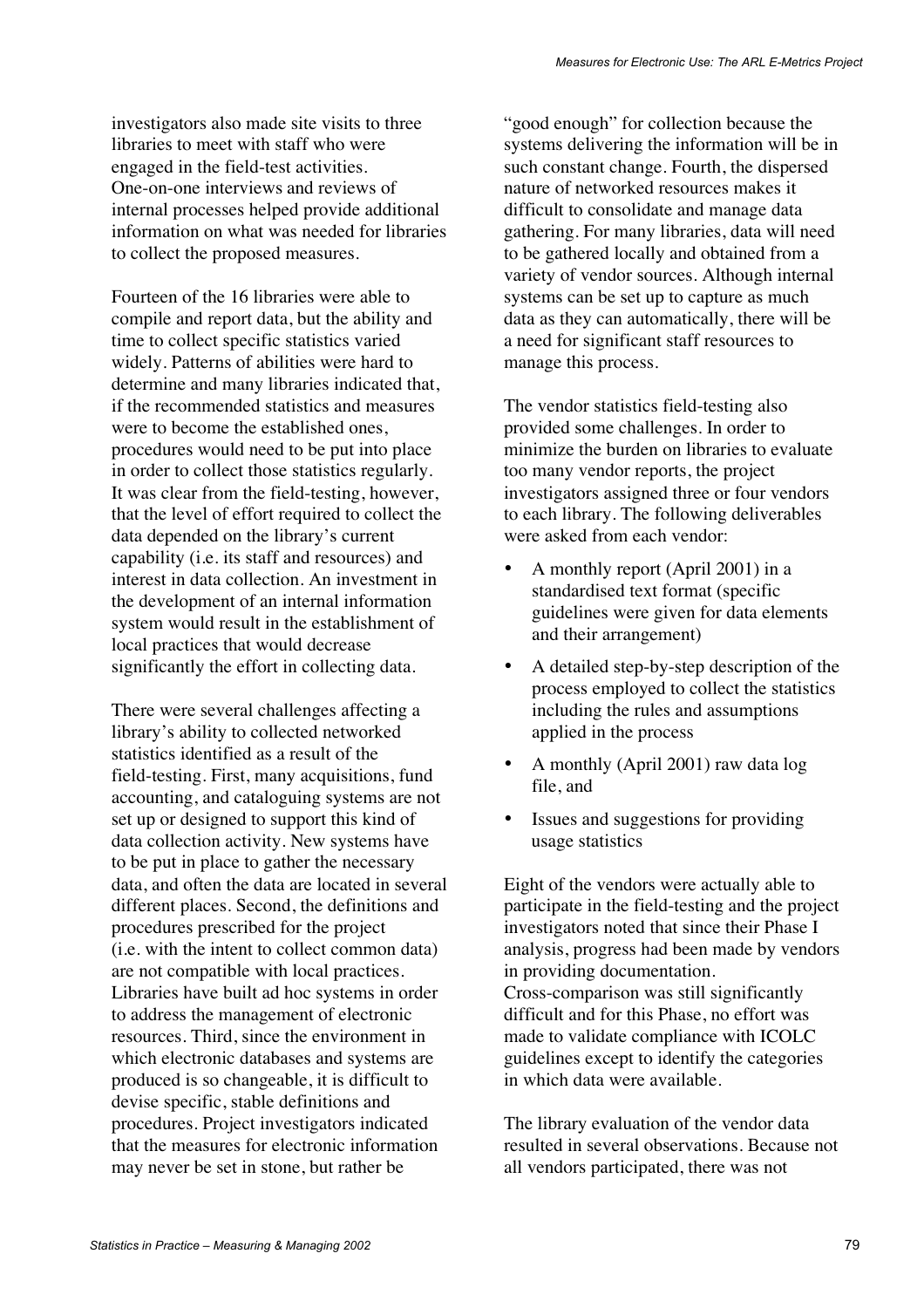enough data to do all of the analysis that was desired. For the data files that were received, libraries reported that it was relatively easy to read and process the data, but they found it difficult to carry out any data comparisons because the necessary descriptions of data definitions and data collection processes were not always available. Although the project investigators had provided vendors with guidelines for essential data elements, data arrangement, and file format, the vendors had simply repackaged their monthly usage reports. This meant there was little difference between the field-testing report and the report that the libraries normally accessed from the vendor site. However, one benefit was the ability to get data in a text format and to get the necessary explanations for the data elements. While working with the small set of vendor data for this analysis, it became quite clear that, for ARL libraries that purchase dozens of databases, there would be a significant burden in handling even the raw text data that came from the vendors.

After reviewing the vendor data and the library analyses, the project investigators made a few recommendations about vendor statistics. First, they suggested that the libraries focus their data analysis on high impact databases. Due to the difficulties in normalising usage statistics from all vendors, it would be best for a library to invest its time in those databases that are considered of major importance to their local environment. The investigators recommended that libraries try to find ways to capture internal data for the external databases as a means of verification. Libraries are also encouraged to keep track of aggregate statistics as a measure of general trends on use. They can be gathered consistently by choosing a common pool of databases and tracking figures over specific periods of time.

## **Recommended statistics and measures**

As a result of the field-testing, the project investigators came up with a recommended set of 17 measures that were grouped into five categories:

#### **Patron accessible electronic resources**

- Number of electronic full-text journals
- Number of electronic reference sources
- Number of electronic books

#### **Use of networked resources & related infrastructure**

- Number of electronic reference transactions
- Number of logins (sessions) to electronic databases
- Number of queries (searches) in electronic databases
- Items requested in electronic databases
- Virtual visits to library's website and catalogue

#### **Expenditures for networked resources & related infrastructure**

- Cost of electronic full-text journals
- Cost of electronic reference sources
- Cost of electronic books
- Library expenditures for bibliographic utilities, networks & consortia
- External expenditures for bibliographic utilities, networks & consortia

#### **Library digitisation activities**

- Size of library digital collection
- Use of library digital collection
- Cost of digital collection construction & management

In addition, the investigators proposed performance measures that the libraries could begin to consider using:

- Percentage of electronic reference transactions of total reference
- Percentage of virtual visits of all library visits
- Percentage of electronic books to all monographs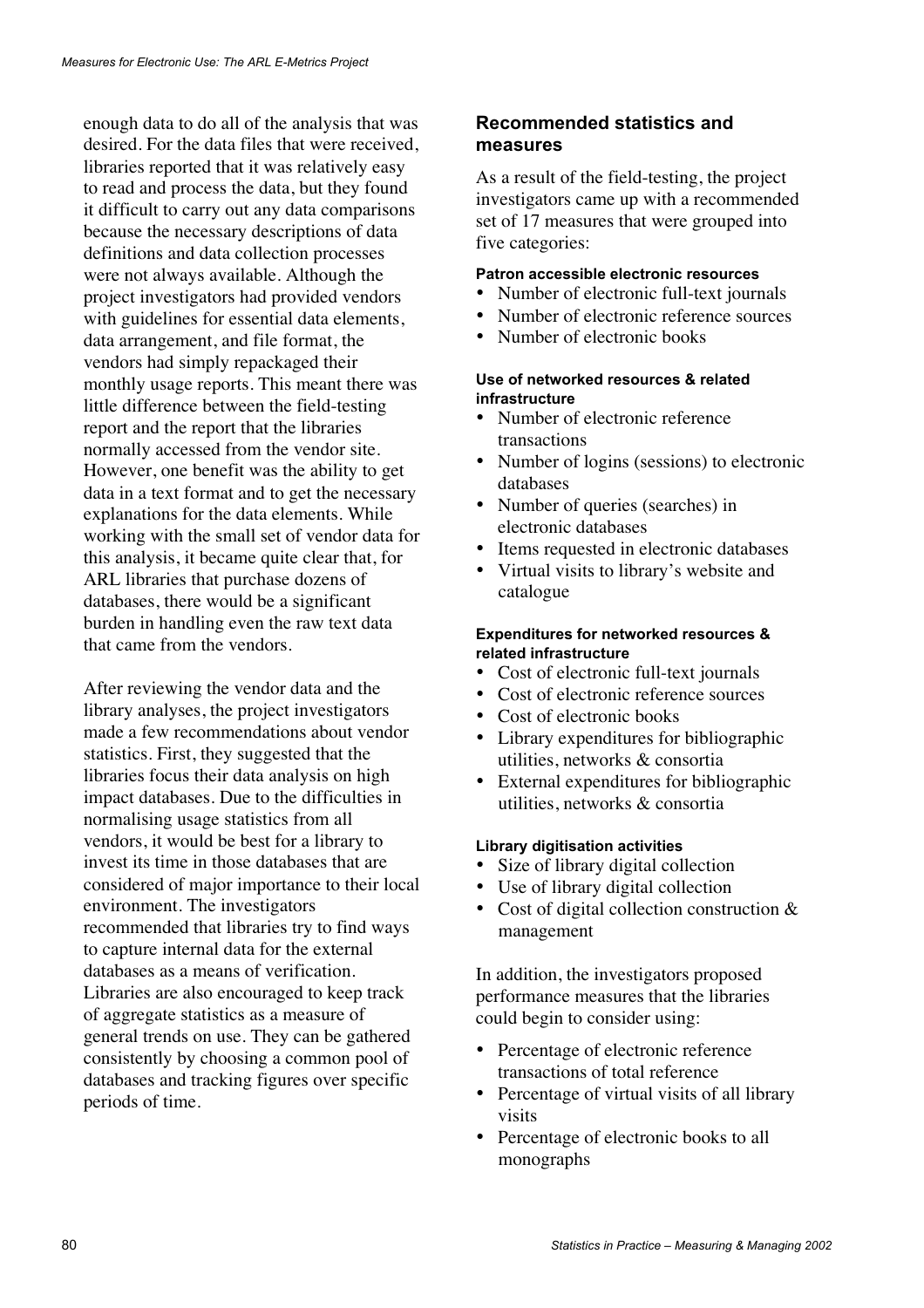And project participants subsequently added one additional measure:

• Percentage of electronic journals to serial subscriptions

For each of the proposed statistics and performance measures, the investigators supplied the following criteria:

*Definition*: A description of each proposed statistic or performance measure

*Rationale*: A discussion of why the statistic or performance measure is needed and/or how it can be used to describe electronic resources

*Unit of measure*: The specific data variable being collected

*Data source*: The location of the data

*Implementation*: Instructions for the implementation of the proposed statistic or performance measure, categorised by who collects it, the frequency or collection, procedures by which it is collected, and any other special considerations

*Collected by*: Indicates who is responsible for collecting the data and makes a distinction between locally collected (i.e. by the library) and vendor supplied (content providers with whom the library has a contract to provide electronic resources or services)

*Frequency*: Identifies how often the statistic or measure should be collected

*Procedures*: Describes how the data may be collected and, in some cases, includes forms for data collection

*Special considerations*: Identifies any factors that need to be understood when collecting or interpreting the measure

*Related issues*: Discusses other issues such as the availability of complementary data, ways in which the statistics could be combined with other statistics, or other approaches to data collection

In addition to the recommended measures, the project investigators also provided some tools such as report forms to show how the data might be collected.

### **Phase III: What difference does this make?**

The third phase of the project was intended to address the larger issue facing libraries that were making a significant investment in electronic resources – what difference do these resources and services make to the user? The project investigators provided two documents to begin to lay the groundwork for further investigation in this area. The first was a subcontracted report by Bonnie Gratch-Lindauer (2001) in which she conducted a content analysis of the standards and supplemental documentation of the six US regional accrediting commissions of higher education. It identified the overall trends in accreditation, and how they affected libraries by comparing how user and institutional outcomes are represented in the standards. The report described how electronic and networked services are referenced in the standards and emphasised the need for libraries to show the connection between those services and fulfilment of the higher education institution's mission. And finally, Ms Gratch-Lindauer provided some observations and recommendations for libraries based on her analysis (Gratch-Lindauer, 2002).

The second report, written by Bruce Fraser and Charles McClure (2002), provided a framework for how to approach the issue of linking institutional outcomes with library measures and suggested some next steps to take to investigate how this might be done.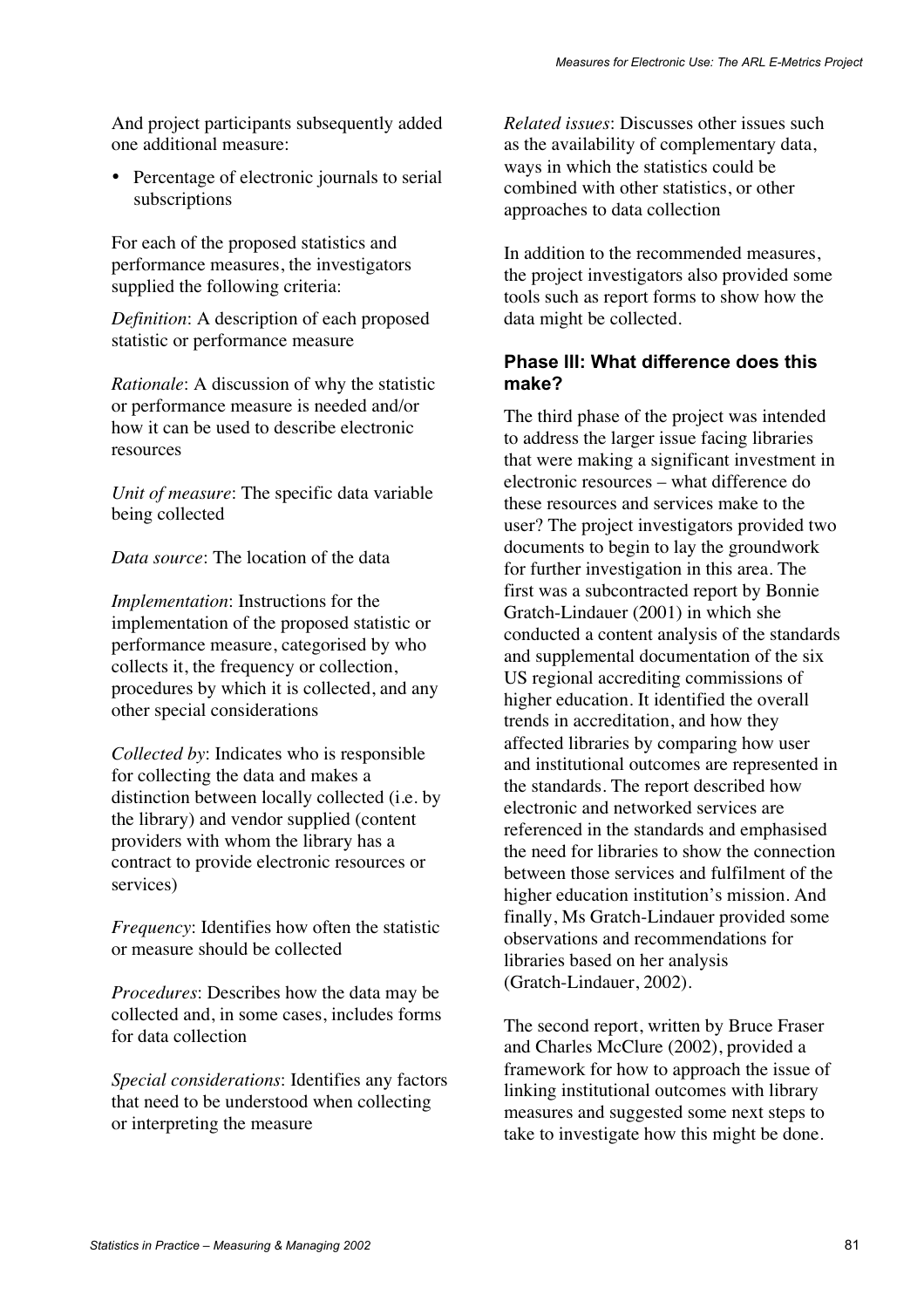Phase III also included the production of an instructional manual and a set of PowerPoint<sup>®</sup> slides that provide libraries with a context of why collecting data is important, how to prepare for the collection of measures for electronic resource statistics, and an overview of the recommended statistics and measures.

## **E-Metrics assessment recommendations**

Several recommendations have come out of the E-Metrics project in addition to the suggested measures. It became especially clear during the field-testing that libraries need to have administrative clarity regarding their assessment programme. Data gathering efforts cannot happen in a vacuum and the library's assessment plan should reflect the institutional structure and staff functions. Libraries will need to balance stakeholder needs with the availability of data and not seek perfection but look towards "good enough" data that will support administrative decision-making in a timely manner. In preparation for data gathering of any type, but especially for electronic information, the library should provide for the input, structure, housing and archiving of data and should propose a structure to disseminate those data, reports, and information. For some libraries, it may mean building dynamic web intranets to which staff are given the necessary training and access.

The implementation process for E-Metrics was defined as a set of steps beginning with the preparation, both immediate and long-term, and thinking about what is needed for the library. Next are the identification of the tasks to be performed, the data to be collected, and the needs to be addressed. The actual data collection is the third step and information management – the handling of the data – is the fourth step. Finally, the process includes reporting, dissemination, and feedback to ensure that all who are involved in the process are kept

informed. Each library will need to go through these same steps as they implement procedures for gathering data on networked data and statistics.

## **Next steps for the ARL E-Metrics Project**

Acceptance of the project investigators' report is not the end of the ARL E-Metrics Project. A call for participation was sent in the summer of 2002 to all ARL member libraries to continue the work of the project and test the proposed measures during 2002/03. This will include examining the deliverables from the first phases of the project; collecting data totals for FY02 with an eye to compilation needs, data analysis, and distribution of the data for discussion of the process; an analysis of the local approaches for gathering data; and identification of best practices for the work processes needed to gather the data using either the recommendations as presented in the E-Metrics reports or locally developed by participating libraries.

ARL will be continuing its work with the vendor community, primarily by supporting the COUNTER (Counting Online Usage of NeTworked Electronic Resources) project, which is a multi-agency project with the objective of developing a single, internationally accepted Code of Practice that will allow the usage of online information products to be measured more effectively (COUNTER, 2002).

The E-Metrics project will also be monitoring developments within the national and international standards communities as draft standards both within NISO and ISO are finalised.

Training was identified as a major need by many libraries. In addition to providing specific information about how to gather the recommended statistics, the training also needs to include conceptual understanding of the importance of using data for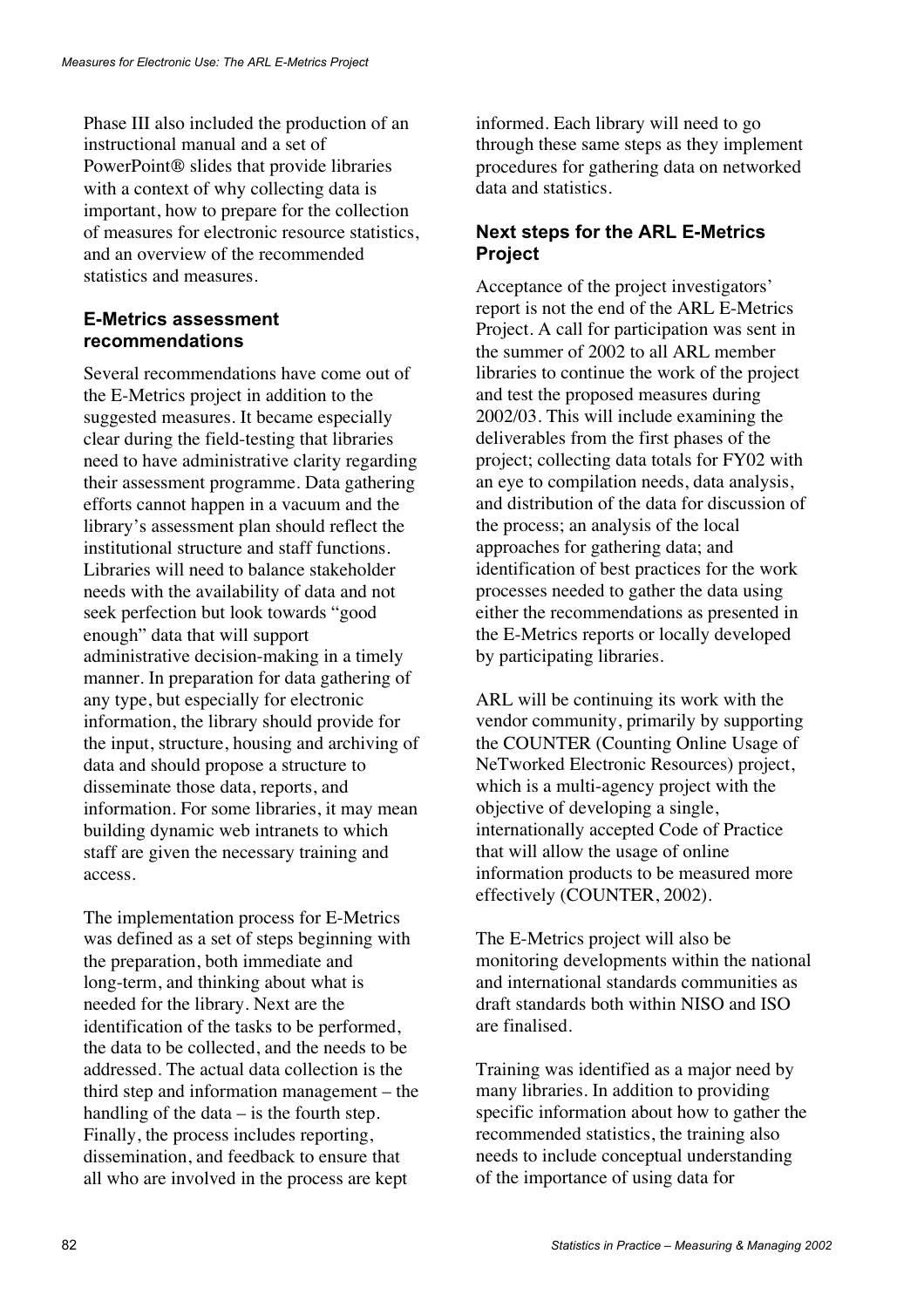decision-making and developing a culture of assessment that encourages staff to make use of gathered data. ARL has been delivering workshops about the culture of assessment and other data collection activities and is planning to develop more offerings of this type (ARL Professional Development Workshops, 2002).

In keeping with the goals of the ARL New Measures Initiative, documents from the E-Metrics project are available to the wider library community. A printed compilation of the investigator reports and the instruction manuals are available for purchase (ARL Announces … Results Published from E-Metrics Study, 2002) and all the documents are on the E-Metrics web site (ARL Measures for Electronic Resources, 2002).

The ARL E-Metrics project has been only a beginning, but it is a significant undertaking to identify the measures needed to provide information on the electronic resources libraries provide to their communities. The project demonstrated that the collection of data to provide that information is a complex set of activities, and requires the cooperation of many units within a library and of the vendors who produce the products and services that the libraries make available. The project resulted in a set of recommendations for new statistics and further actions and, using the knowledge gained through the project, ARL will continue to search for the best measures to determine how the provision of electronic resources contributes to the success of library users.

## **References**

- ARL (2002) *Measures for Electronic Resources (E-Metrics).* Washington, DC: Association of Research Libraries, 2002, www.arl.org/stats/newmeas/emetrics/ [20.02.03].
- ARL Announces … Results Published from E-Metrics Study (2002), www.arl.org/arl/pr/emtrics\_study.html [16.04.03].
- ARL Professional Development Workshops (2002), www.arl.org/arl/workshops.html [20.02.03].
- COUNTER (Counting Online Usage of Networked Electronic Resources) Project (2002), www.projectcounter.org [20.02.03].
- Davis, Denise (2000) *Electronic Access and Use Related Measures: Summary of Findings*, September 8, www.nclis.gov/statsurv/2000ven.pdf [20.02.03].
- Digital Library Federation (2002) *Use, Users and User Support*, www.diglib.org/use.htm [20.02.03].
- EQUINOX Project (2002), equinox.dcu.ie/index.html [20.02.03].
- Fraser, Bruce and McClure, Charles (2002) *Identifying and Measuring Library Activities/Services Related to Academic institutional Outcomes*. Tallahassee: Information Use Management and Policy Institute, Florida State University.
- Gratch-Lindauer, Bonnie (2001) *Analysis of the Accreditation Standards of the Six Regional Higher Education Commissions for Senior College and Universities*, Fall, www.arl.org/stats/ [20.02.03].
- Gratch-Lindauer, Bonnie (2002) "Comparing the Regional Accreditation Standards: Outcomes Assessment and Other Trends," *Journal of Academic Librarianship* 28, no1/2 (January/March), 14-25.